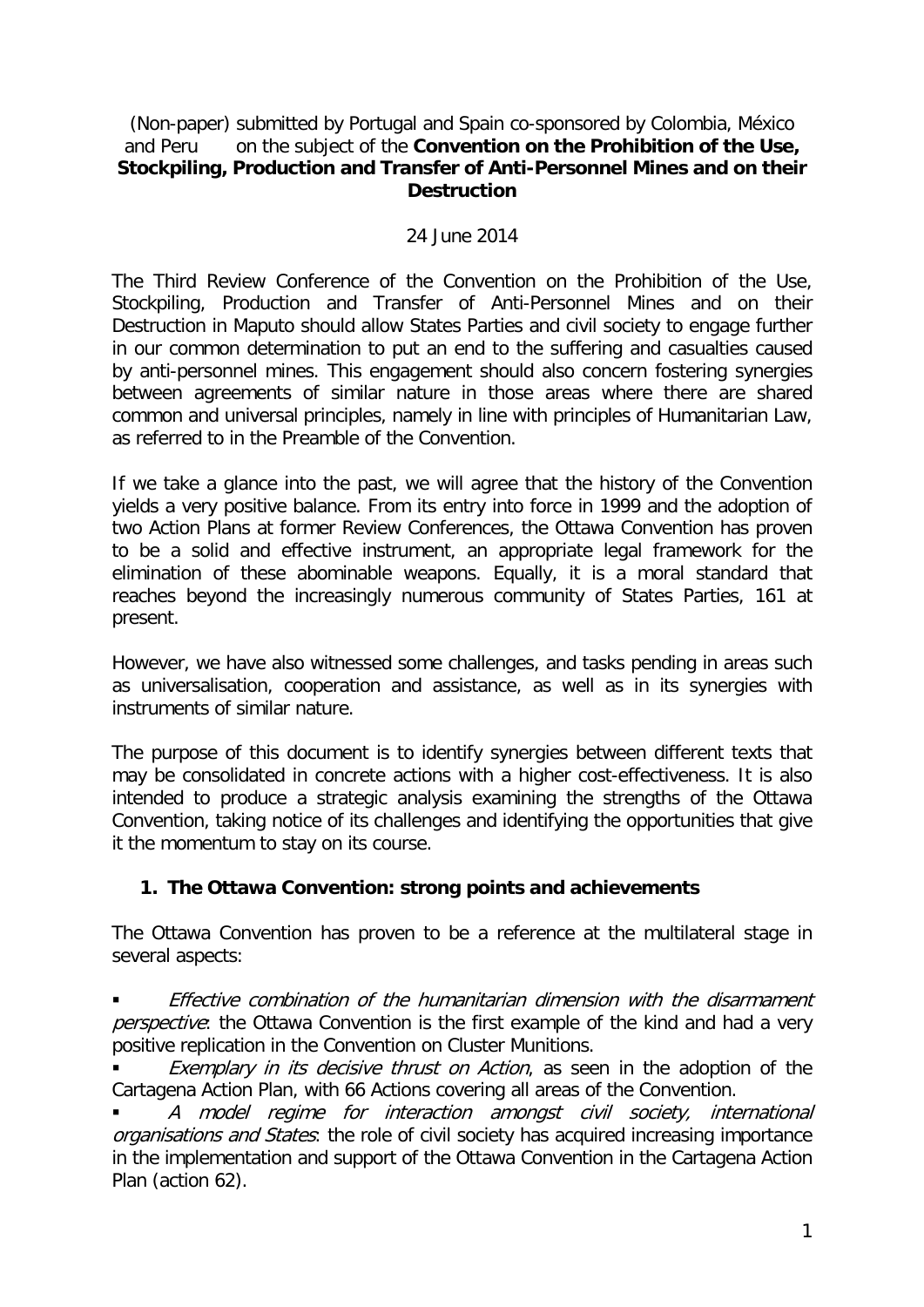- Prominent importance of the operational provisions<sup>[1](#page-1-0)</sup>:
- $\checkmark$  Important boost of stockpile destruction: More than 47 million stockpiled antipersonnel mines, including more than 250,000 anti-vehicle mines, have been destroyed up to 2012.
- Significant progress in clearing contaminated areas: almost all the States Parties (SP) who have reported on contaminated areas have already taken measures, have ongoing clearing processes or have cleared their territories.
- $\checkmark$  Victim awareness and assistance: most of the States Parties have already taken practical measures in this regard, from the most basic measures such as establishing focal points to those more complex such as the running of assistance programmes.
- $\checkmark$  Flexibility and effectiveness of international cooperation: inter organizations cooperation could be of added value in the order to make aid more profitable for the beneficiaries. Complementarities should be a target.

# **2. Main midterm challenges for the Ottawa Convention**

The midterm challenges facing the Ottawa Convention can be grouped into two categories: universality, and implementation/organisation:

- Limits to the universalisation process
- $\checkmark$  The number of States that have joined the Ottawa Convention is more than 80% of the UN Member States<sup>[2](#page-1-1)</sup>. However, we still do not find the major producers of Anti-Personnel Mines among States Parties.
- $\checkmark$  Some States that still have not ratified the Convention share the same humanitarian principles of the Convention, but are not in a position to accede it because of a different approach to national security and military doctrine.
- $\checkmark$  The main challenge of the Ottawa Convention besides its universalisation process, as a group of States of certain considerable weight in the international community remains outside the regime, is to ensure adequate means on victim assistance in the long run.
- Implementation and Organisation
- $\checkmark$  The Ottawa Convention shares the humanitarian principles with those of the CCM and the Certain Conventional Weapons Convention. Nevertheless, the different sovereign positions of some countries regarding issues of military security in each agreement entails a different configuration of the set of States Parties present in each of these conventions. The main consequence is the hindrance to optimisation of resources produced by the relative scattering of humanitarian aid and international cooperation.

<span id="page-1-0"></span>Data from the report Landmine Monitor 2013 and The Geneva Progress Report 2012-2013: Achieving the aims of the Cartagena Action Plan

<span id="page-1-1"></span> $2^2$  A total of 161 States are Parties to the Ottawa Convention.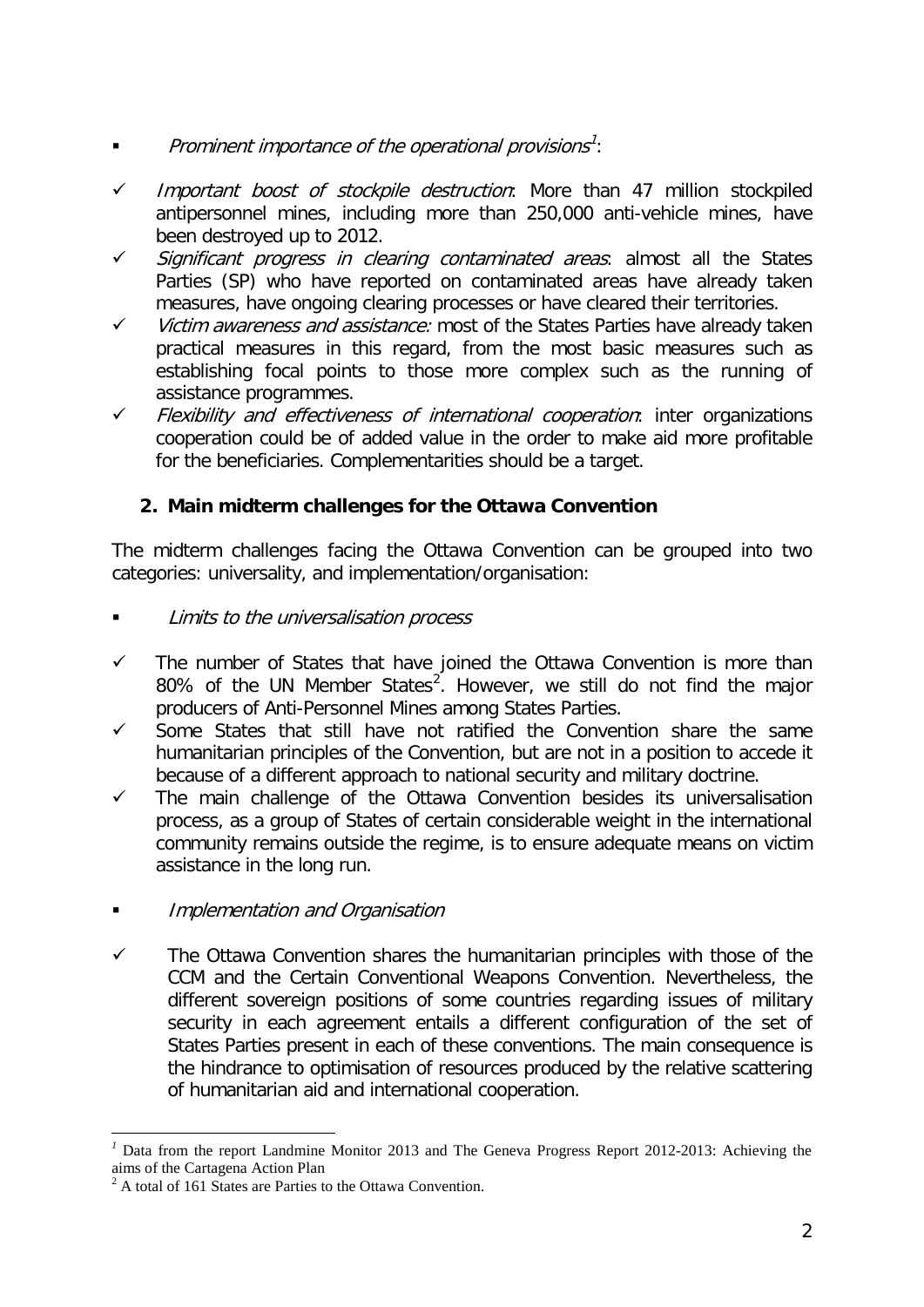- $\checkmark$  Obstacles to arranging synergies with conventions and instruments of similar nature, such as the Cluster Munitions Convention or the Convention on the Rights of Persons with Disabilities, must be circumvented. Despite this goal, it must be noted that each convention has its own range of States Parties and there is notorious reticence expressed by some of them regarding the possible establishment of synergies that could carry obligations in other security aspects. Action 65 of the Cartagena Action Plan highlights this relevant aspect that goes beyond disarmament.
- $\checkmark$  The role of regional and sub-regional organizations could be galvanized for the purposes of Ottawa Convention, especially in cases of border contamination.

## **3. Opportunities for boosting the progress and implementation of the Ottawa Convention**

For strategic reasons, we could prioritise these points within the future Maputo Plan framework. Amongst these points of action, the following can be considered:

 Foster synergies between agreements of similar nature in those areas where there are shared common and universal principles. This would involve:

- $\checkmark$  Improving partnership dynamics between civil society, international organisations and States Parties, reducing the scattering of financial, human and technological efforts amongst agreements with like humanitarian principles and objectives.
- $\checkmark$  Focusing efforts of States Parties, placing priority on those areas where there is a consensus and therefore ample room for advancement: support the building of national capabilities, the creation of national legislation, assisting national reporting, and mine risk education.

## Improve the innovative Ottawa Convention scope of action in humanitarian aspects

- $\checkmark$  To ensure progress effectiveness in reaching humanitarian objectives that are common to all of these multilateral instruments. Training medical personnel to deal with permanent injuries related to anti-personnel mines (both physical and psychological) could be reinforced.
- $\checkmark$  To create conditions for the sustainability of the projects with the involvement of competent national authorities, It is recognized that in many case the support to the victims is a life-long one which is not compatible with the usual limited in time framework of projects.

 Promote dialogue and cooperation with States that have not signed the Convention, in humanitarian areas and assistance to third parties

 $\checkmark$  To create common ground that will facilitate their future adhesion to this instrument, as far as we all share the humanitarian universal principles of the Ottawa Convention.